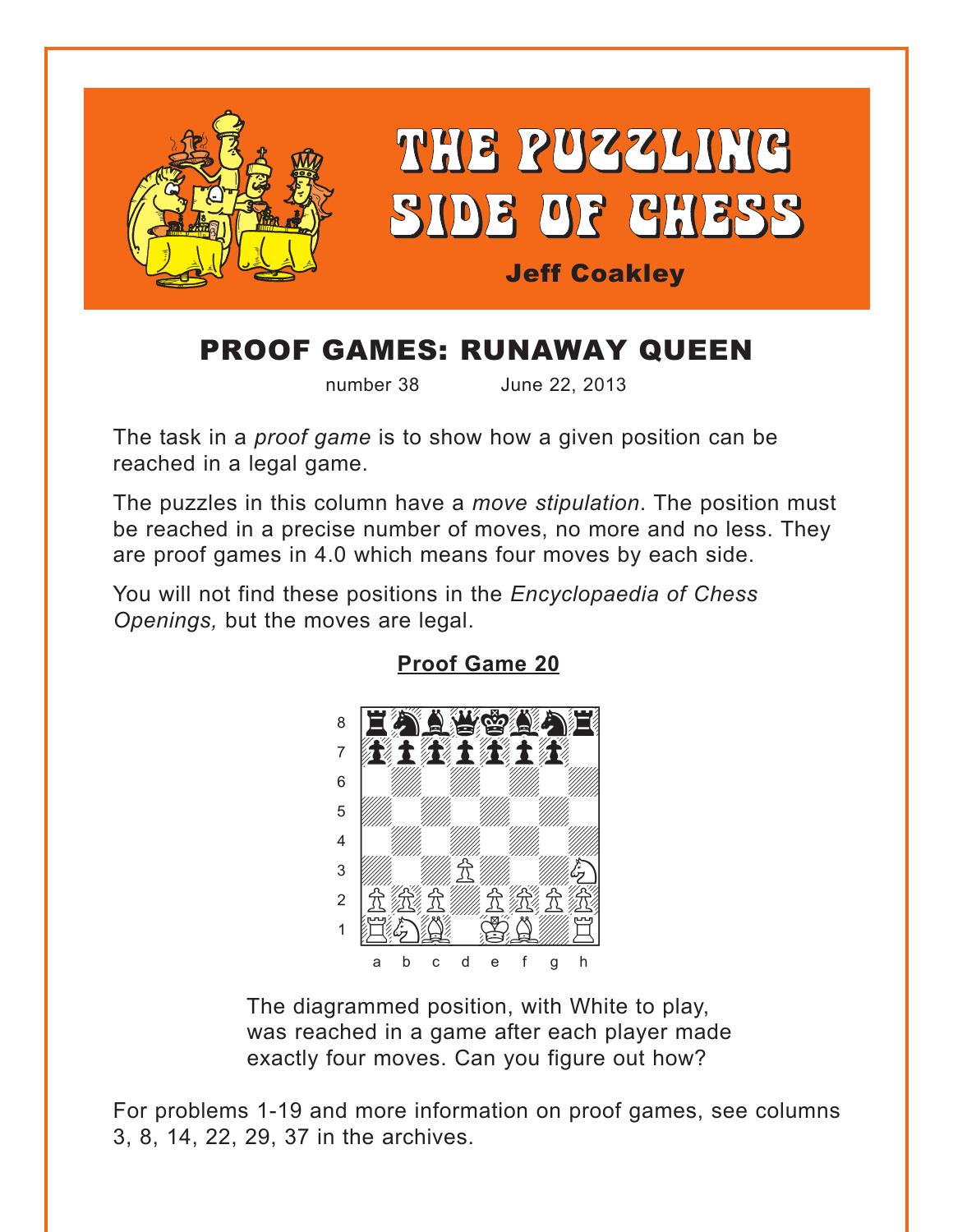<span id="page-1-0"></span>The four proof games in this column all involve the same mystery. The white queen and the black h-pawn have gone missing. But the circumstances are different in each situation. Sometimes another piece has also disappeared. Can you solve The Case of the Runaway Queen?



**Proof Game 21** 

This position was reached after Black's fourth turn. What were the moves?

The next problem is by British retro expert Andrew Buchanan. It is a homebase proof game. All of the pieces stand on their original squares, or at least that is how things appear.



**Proof Game 22** 

This position was reached after Black's fourth turn. What were the moves?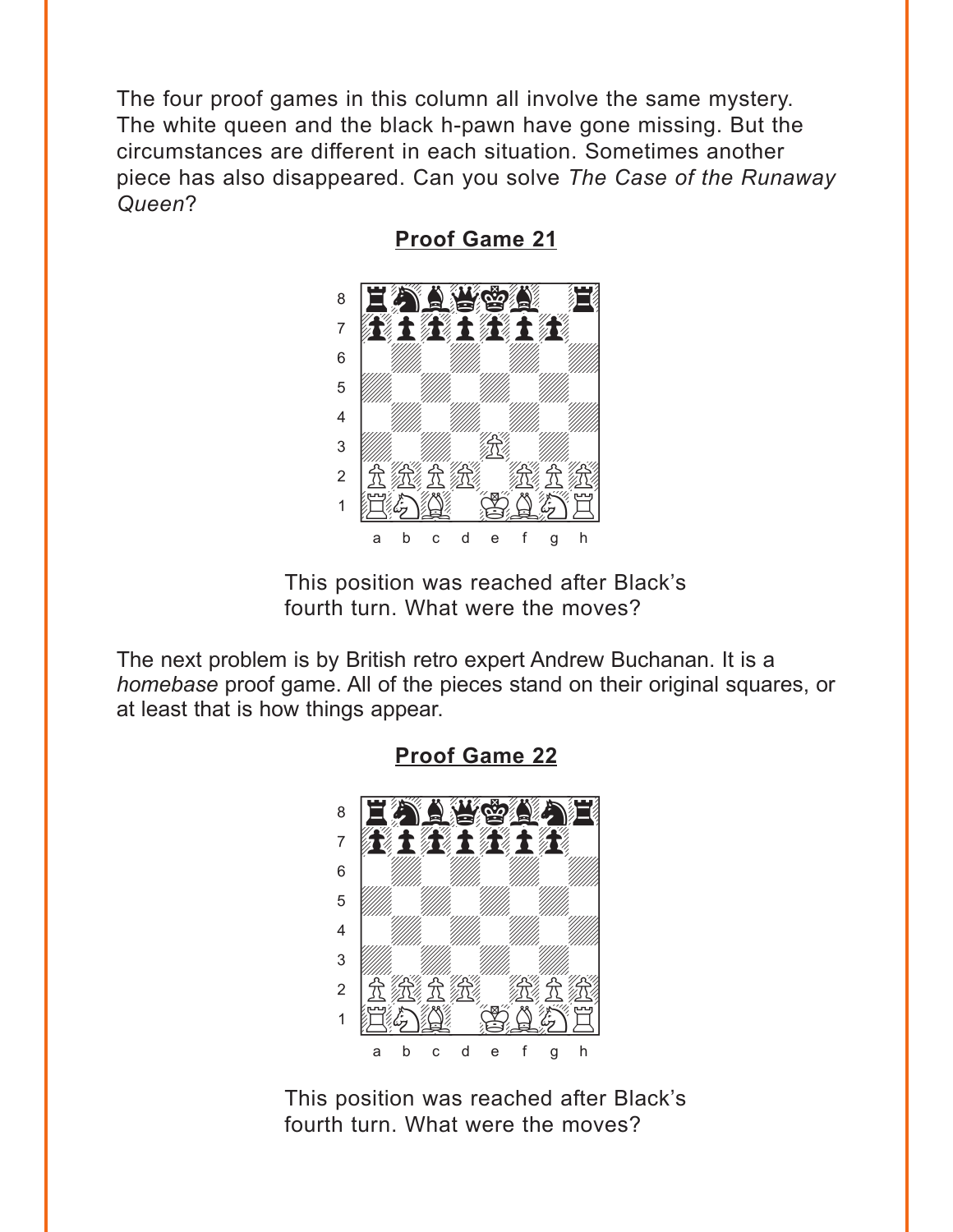<span id="page-2-0"></span>Have you ever considered a career as a chess detective? The pay is not that impressive, but the hours are great.



This position was reached after Black's fourth turn. What were the moves?

Each column on proof games concludes with a synthetic game. Instead of finding the move sequence that leads to a given position, the task is to compose a game that ends with a particular move.

The following problem was published in 1944 by British composer Charles D. Locock (1862-1946), a pioneer in the field of synthetic games.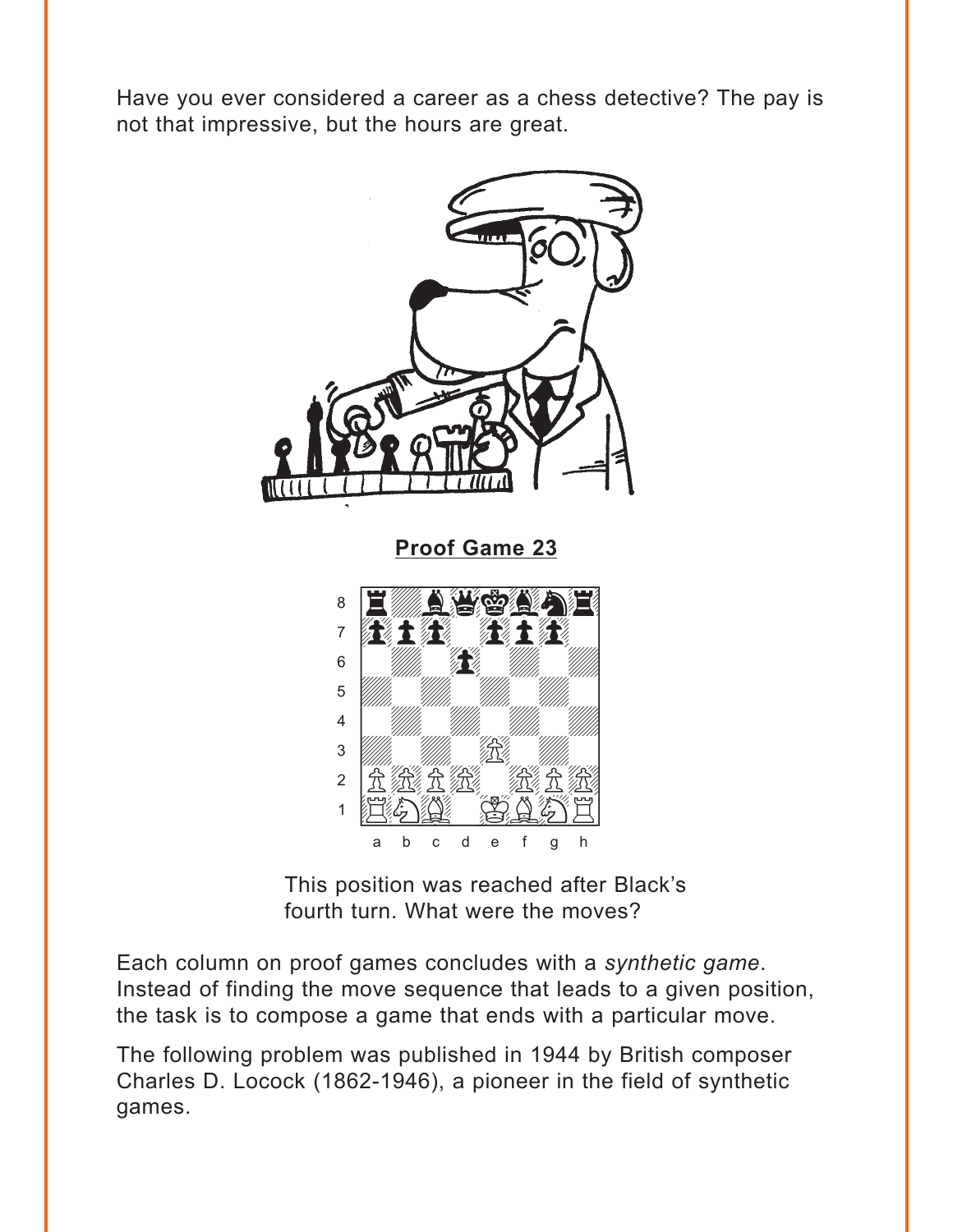#### **[Synthetic Game 04](#page-5-0)**

<span id="page-3-0"></span>

Compose the shortest game possible that ends with a knight giving mate by capturing a queen.

White or Black may give mate (NxQ# or ...NxQ#); whichever is shorter.

For synthetic games 1-3, see columns 14, 22, 29.

Have you heard about the Chess Cafe Puzzlers Cup?

## **SOLUTIONS**

Proof games 20, 21, 23 by J. Coakley. 20: *ChessCafe.com* (2013). 21,23: *Winning Chess Puzzles For Kids Volume 2* (2010).

*PDF hyperlinks*. You can advance to the solution of any puzzle by clicking on the underlined title above the diagram. To return to the puzzle, click on the title above the solution diagram.



**[Proof Game 20](#page-0-0)**

1.d3 h6 2.Qd2 Rh7 3.Qxh6 Rxh6 4.Nh3 Rh8 A *tempo move* and a *switchback* by the black rook.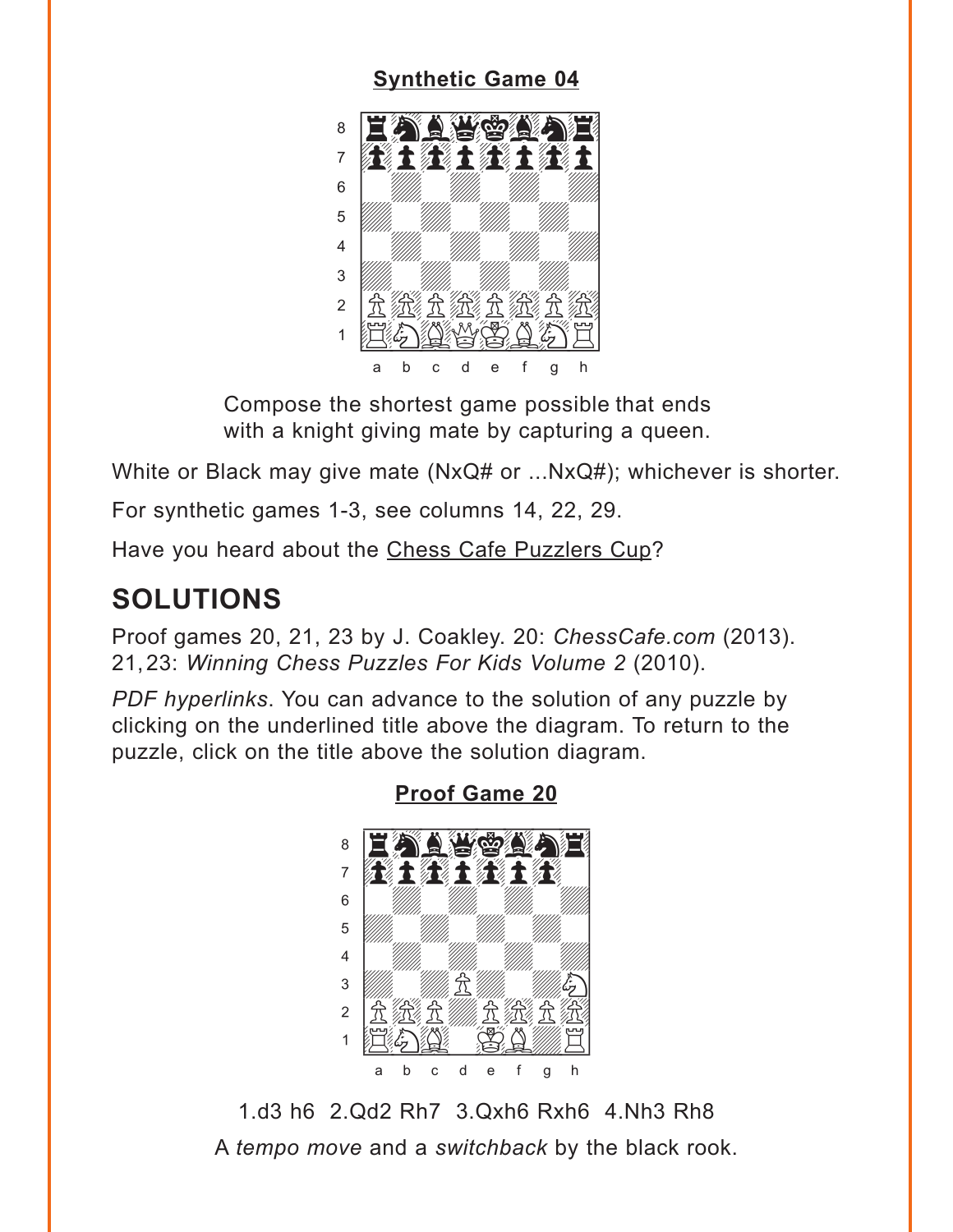<span id="page-4-0"></span>

1.e3 h5 2.Qxh5 Nh6 3.Qxh6 Rg8 4.Qh8 Rxh8

Another *switchback* by the black rook. This time it captures a piece on its original square, a trick known as the *Orbán effect*. See proof game 03 in column 3.



1.e4 Nf6 2.Qh5 Nxe4 3.Qxh7 Nf6 4.Qg8 Nxg8

The black knight demonstrates the *Orbán effect* once again.

[A very similar homebase proof game, also by Andrew Buchanan (2004) is 1.e4 Nf6 2.Qg4 Nxe4 3.Qxg7 Nf6 4.Qg8 Nxg8.]

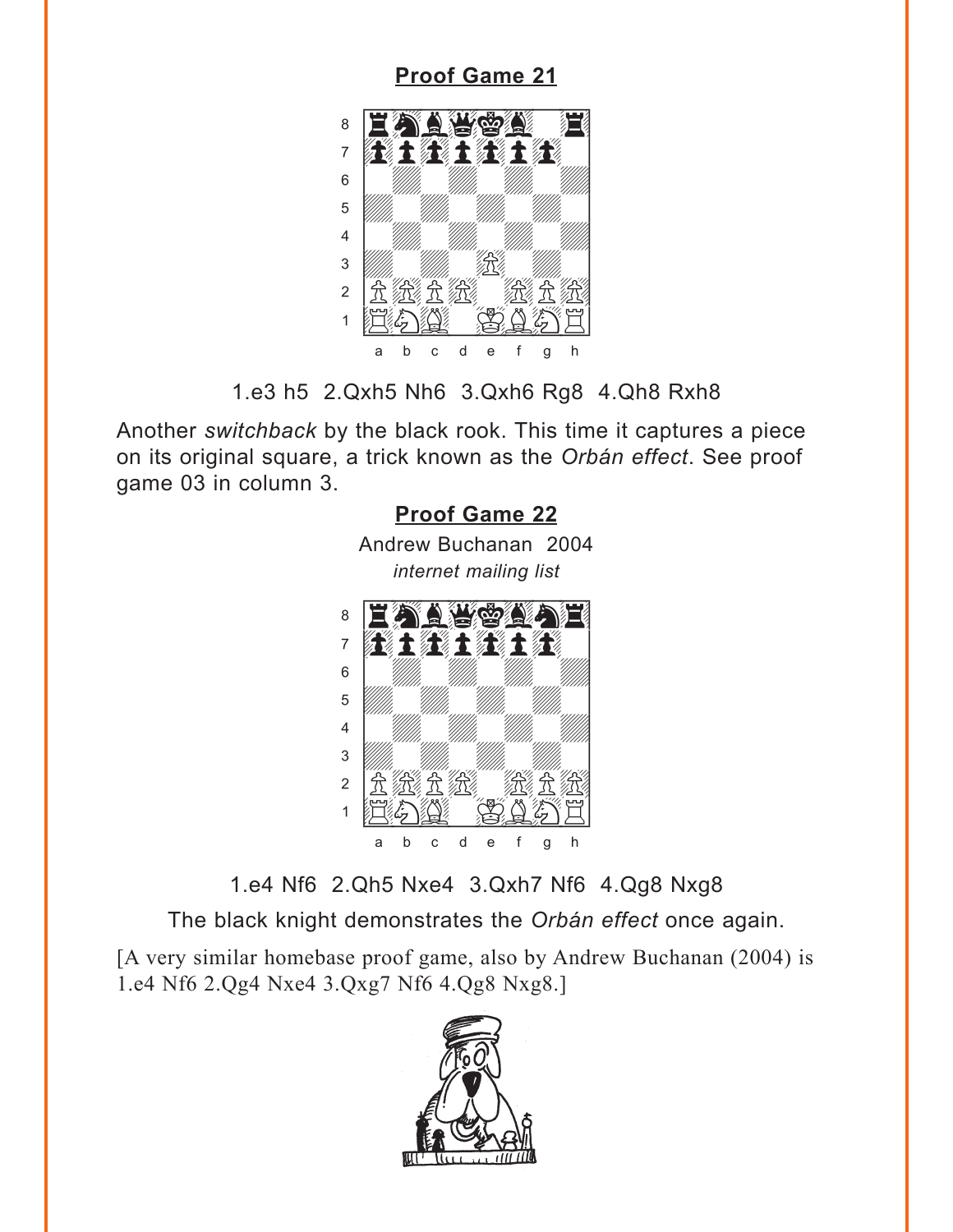#### <span id="page-5-0"></span>**Proof Game 23** 8 فكالحائث "不是,我不是  $\overline{7}$ 须该气物论  $6\,$ Z Z 5  $\overline{4}$ /R/  $\sqrt{3}$ 經立 <u> 全然大发</u>  $\overline{2}$  $\mathbb{Z}$  $\mathbf{1}$ 江海州  $\bigcup_i \mathcal{C}_i$  $\mathsf b$  $\mathbf C$ d  $\mathbf e$ f h a  $\mathbf{q}$

1.e3 d6 2.Qh5 Nd7 3.Qxh7 Ndf6 4.Qxg8 Nxg8

The black knight on g8 is an *impostor*, pretending to be the knight that started on that square. Did his disguise mislead you?

### **Synthetic Game 04**

Charles D. Locock 1944 **British Chess Magazine** 



1.c4 c5 2.Nc3 Nc6 3.Qc2 Nd4 4.Nd1 Nxc2#

Only Black can mate on the fourth turn by capturing a queen with a knight. White requires five turns.

There are no options with the white moves. Black has a large number of choices for bringing a knight to c2. Here are two examples: 1.c4 e5 2.Nc3 Na6 3.Qc2 Nb4 4.Nd1 Nxc2# 1.c4 Nf6 2.Nc3 Ng4 3.Qc2 Ne3 4.Nd1 Nxc2#

This puzzle can also be posed in two other ways: